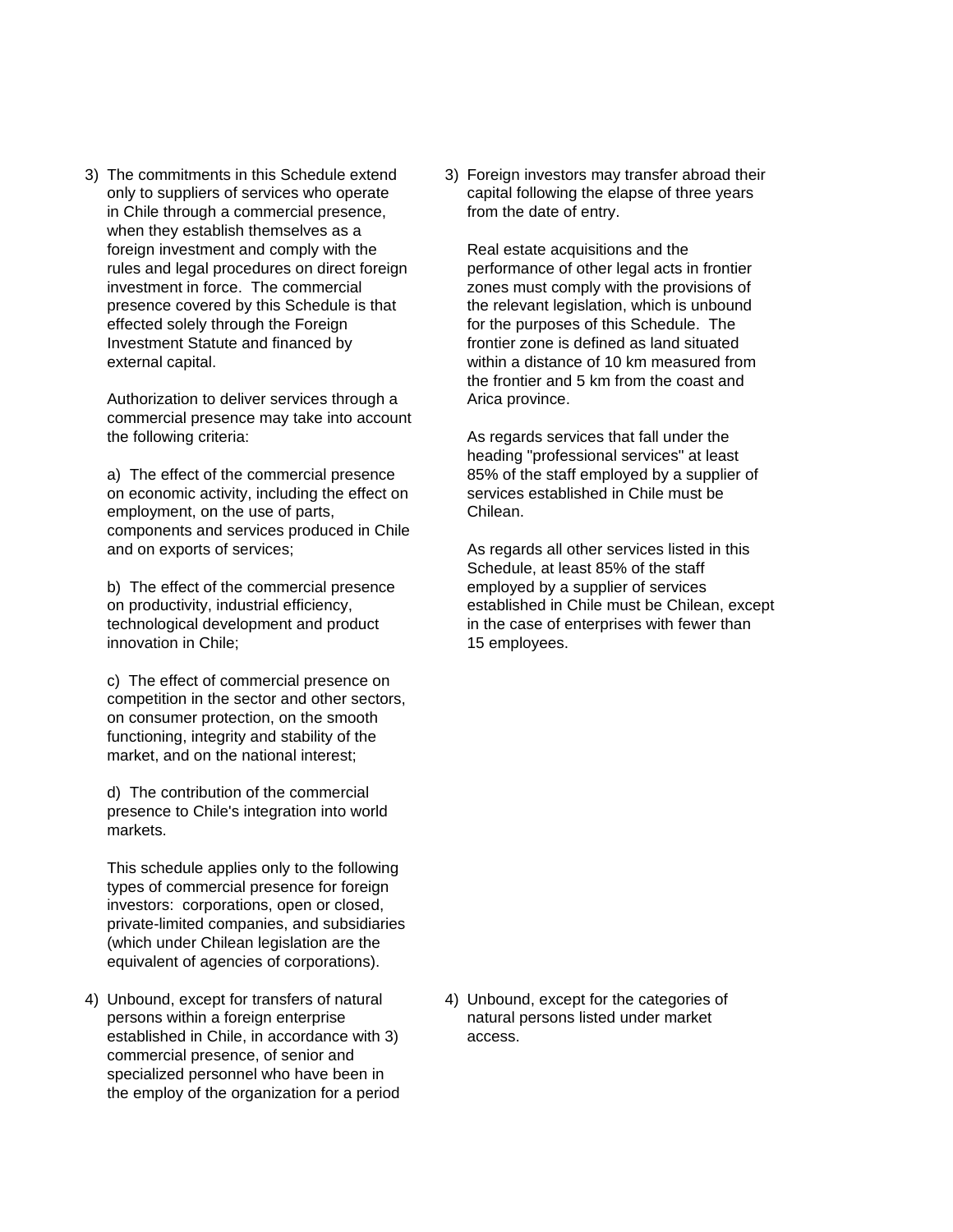of at least two years immediately preceding the date of their application for admission performing the same type of duties in the parent company of their country of origin. In any case, in accordance with 3) commercial presence, foreign natural persons may not make up more than 15% of the total staff employed in Chile.

The category of senior and specialized personnel does not include members of the board of directors of a company established in Chile.

For all legal purposes, senior and specialized personnel must establish domicile or residence in Chile.

Senior personnel are those executives who come under the direct supervision of the board of directors of the enterprise established in Chile and who, inter alia:

- direct the management of the organization or one of its departments or subdivisions;

- supervise and control the work of other supervisory, professional or managerial employees;

- are personally authorized to hire and fire or recommend hiring and firing or other personnel actions.

Specialized personnel are those highly qualified persons who are indispensable to the supply of the service because of their professional knowledge or:

- possession of qualifications for a particular type of work or activity requiring specialized technical expertise;

- proprietary knowledge of the organization's services, research equipment, techniques or management; and

- the non-availability of such specialized personnel in Chile.

Providers of services are admitted